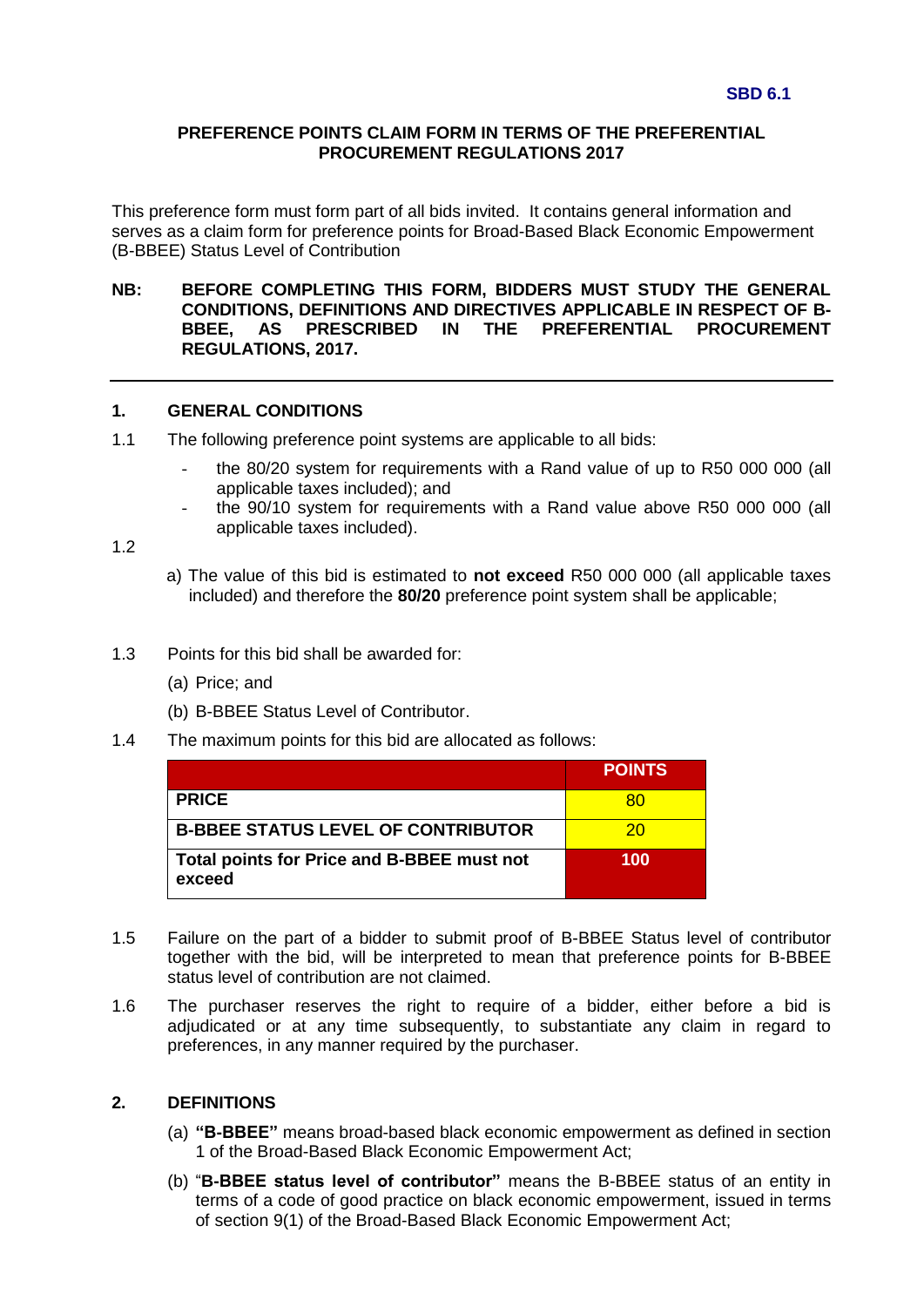- (c) **"bid"** means a written offer in a prescribed or stipulated form in response to an invitation by an organ of state for the provision of goods or services, through price quotations, advertised competitive bidding processes or proposals;
- (d) **"Broad-Based Black Economic Empowerment Act"** means the Broad-Based Black Economic Empowerment Act, 2003 (Act No. 53 of 2003);
- **(e) "EME"** means an Exempted Micro Enterprise in terms of a code of good practice on black economic empowerment issued in terms of section 9 (1) of the Broad-Based Black Economic Empowerment Act;
- (f) **"functionality"** means the ability of a tenderer to provide goods or services in accordance with specifications as set out in the tender documents.
- (g) **"prices"** includes all applicable taxes less all unconditional discounts;
- (h) **"proof of B-BBEE status level of contributor"** means:
	- **1)** B-BBEE Status level certificate issued by an authorized body or person;
	- **2)** A sworn affidavit as prescribed by the B-BBEE Codes of Good Practice;
	- **3)** Any other requirement prescribed in terms of the B-BBEE Act;
- (i) **"QSE"** means a qualifying small business enterprise in terms of a code of good practice on black economic empowerment issued in terms of section 9 (1) of the Broad-Based Black Economic Empowerment Act;
- *(j)* **"rand value"** means the total estimated value of a contract in Rand, calculated at the time of bid invitation, and includes all applicable taxes;

# **3. POINTS AWARDED FOR PRICE**

## 3.1 **THE 80/20 OR 90/10 PREFERENCE POINT SYSTEMS**

A maximum of 80 or 90 points is allocated for price on the following basis: **80/20 or 90/10**

$$
P_s = 80 \left( 1 - \frac{Pt - P \min}{P \min} \right) \qquad \text{or} \qquad P_s = 90 \left( 1 - \frac{Pt - P \min}{P \min} \right)
$$

**Where** 

- Ps = Points scored for price of bid under consideration
- $Pt =$  Price of bid under consideration

Pmin = Price of lowest acceptable bid

# **4. POINTS AWARDED FOR B-BBEE STATUS LEVEL OF CONTRIBUTOR**

4.1 In terms of Regulation 6 (2) and 7 (2) of the Preferential Procurement Regulations, preference points must be awarded to a bidder for attaining the B-BBEE status level of contribution in accordance with the table below:

| <b>B-BBEE Status Level of</b><br><b>Contributor</b> | <b>Number of points</b><br>(90/10 system) | <b>Number of points</b><br>(80/20 system) |
|-----------------------------------------------------|-------------------------------------------|-------------------------------------------|
|                                                     | 10                                        | 20                                        |
|                                                     |                                           | 18                                        |
|                                                     |                                           | 14                                        |
|                                                     |                                           |                                           |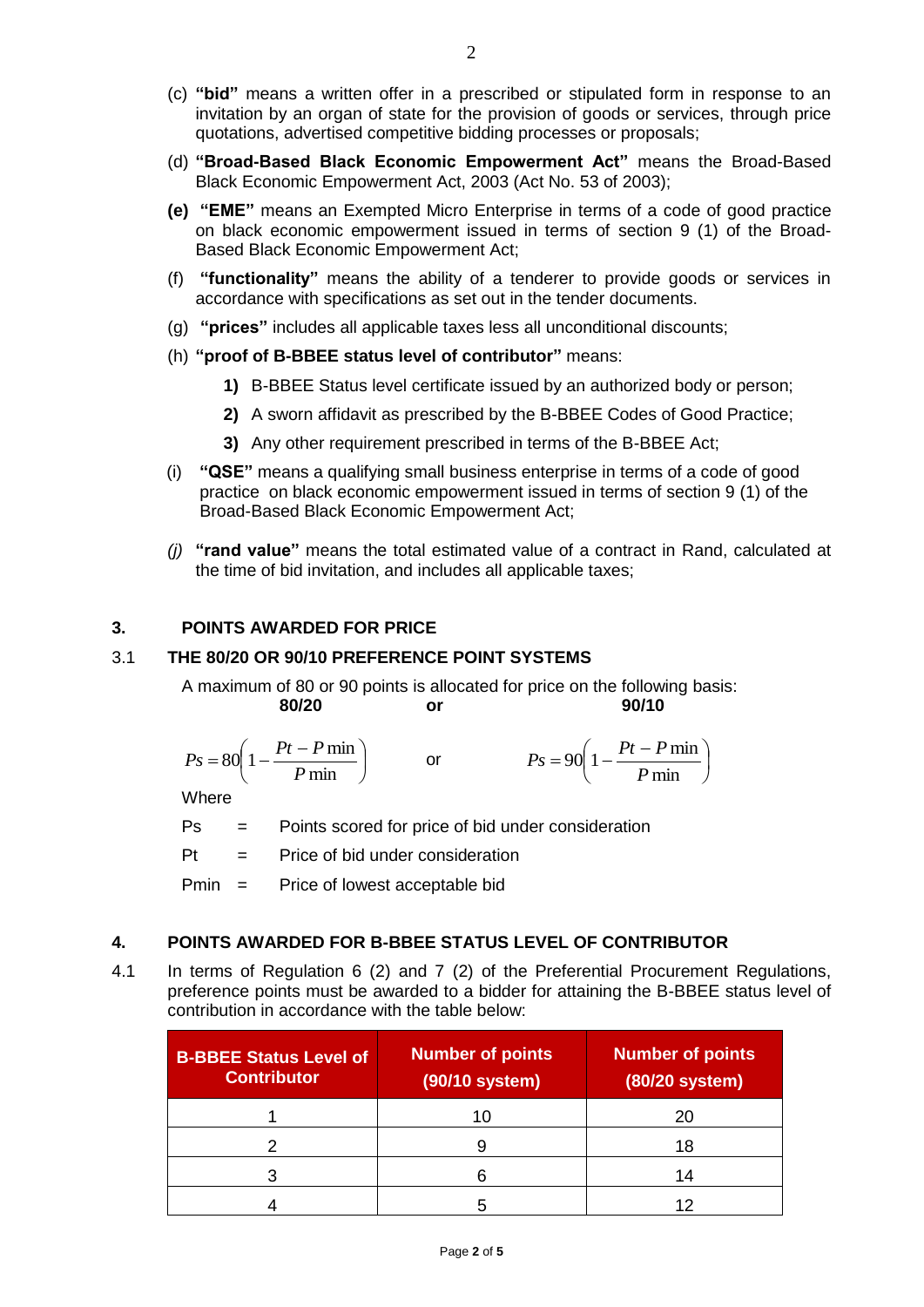| Non-compliant<br>contributor |  |
|------------------------------|--|

# **5. BID DECLARATION**

5.1 Bidders who claim points in respect of B-BBEE Status Level of Contribution must complete the following:

# **6. B-BBEE STATUS LEVEL OF CONTRIBUTOR CLAIMED IN TERMS OF PARAGRAPHS 1.4 AND 4.1**

6.1 B-BBEE Status Level of Contributor: . = ………(maximum of 10 or 20 points)

(Points claimed in respect of paragraph 7.1 must be in accordance with the table reflected in paragraph 4.1 and must be substantiated by relevant proof of B-BBEE status level of contributor.

#### **7. SUB-CONTRACTING**

7.1 Will any portion of the contract be sub-contracted?

# (*Tick applicable box*)



7.1.1 If yes, indicate:

|      | i) What | percentage    | ot.    | the   | contract | will | be.  |
|------|---------|---------------|--------|-------|----------|------|------|
| ii)  | The     | name          |        |       | the      |      | sub- |
| iii) | The     | <b>R-RRFF</b> | status | level | ∩t       | the  | sub- |

- contractor......................................…………….. iv) Whether the sub-contractor is an EME or QSE
	- *(Tick applicable box*)

YES NO

v) Specify, by ticking the appropriate box, if subcontracting with an enterprise in terms of Preferential Procurement Regulations,2017:

| Designated Group: An EME or QSE which is at last 51% owned        | <b>EME</b> | <b>QSE</b> |
|-------------------------------------------------------------------|------------|------------|
| by:                                                               |            |            |
| <b>Black people</b>                                               |            |            |
| Black people who are youth                                        |            |            |
| Black people who are women                                        |            |            |
| Black people with disabilities                                    |            |            |
| Black people living in rural or underdeveloped areas or townships |            |            |
| Cooperative owned by black people                                 |            |            |
| Black people who are military veterans                            |            |            |
| <b>OR</b>                                                         |            |            |
| Any EME                                                           |            |            |
| Any QSE                                                           |            |            |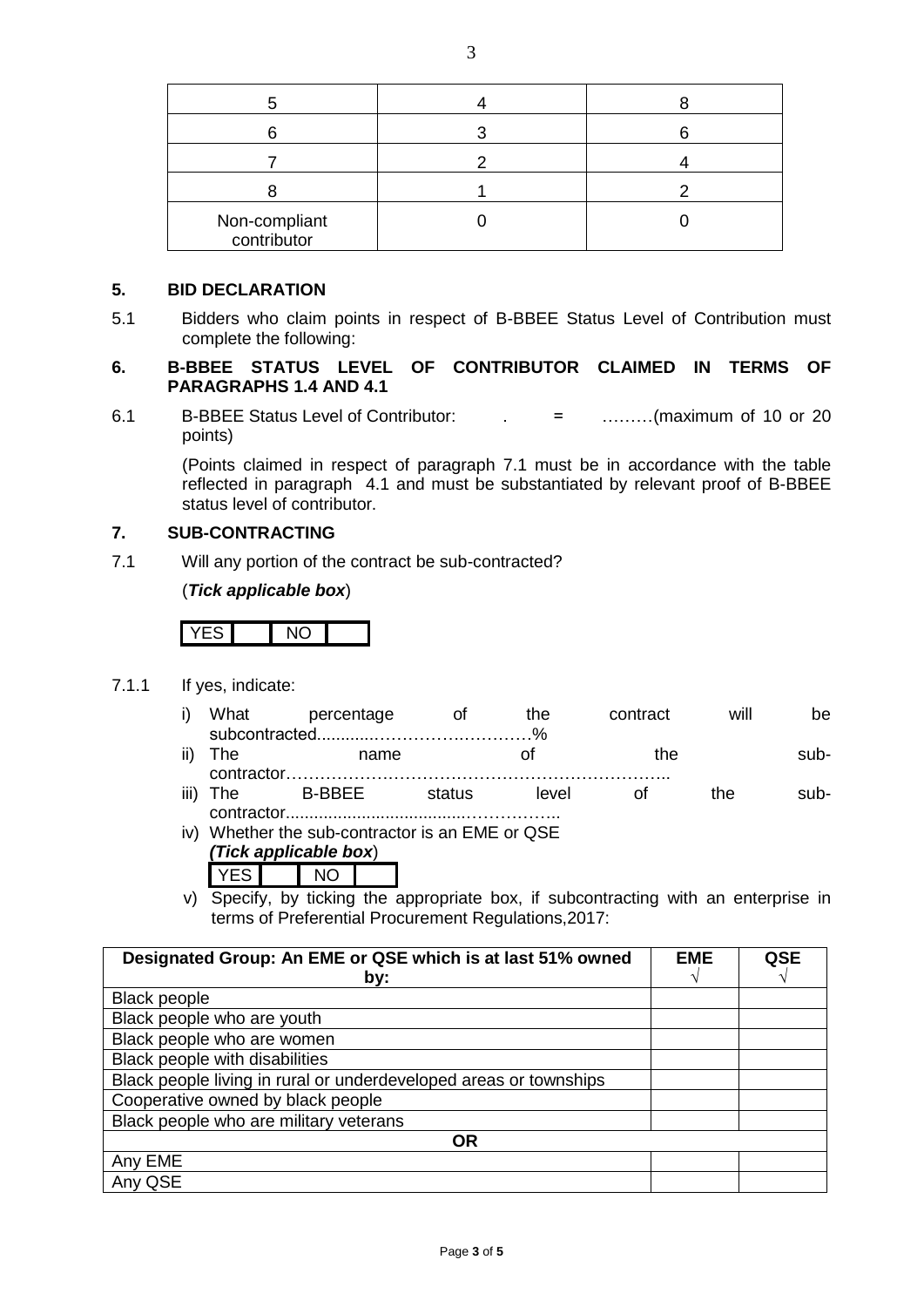| 8.  | <b>DECLARATION WITH REGARD TO COMPANY/FIRM</b>                                                                                                                                                                                                                                                                                              |  |
|-----|---------------------------------------------------------------------------------------------------------------------------------------------------------------------------------------------------------------------------------------------------------------------------------------------------------------------------------------------|--|
| 8.1 | Name<br>οf                                                                                                                                                                                                                                                                                                                                  |  |
| 8.2 | <b>VAT</b><br>registration                                                                                                                                                                                                                                                                                                                  |  |
| 8.3 | registration<br>Company                                                                                                                                                                                                                                                                                                                     |  |
| 8.4 | <b>TYPE OF COMPANY/ FIRM</b>                                                                                                                                                                                                                                                                                                                |  |
|     | Partnership/Joint Venture / Consortium<br>$\mathbf{L}$<br>One person business/sole propriety<br>Close corporation<br>$\mathbf{L}$<br>Company<br>$\mathbf{L}$<br>(Pty) Limited<br><b>TICK APPLICABLE BOX</b>                                                                                                                                 |  |
| 8.5 | DESCRIBE PRINCIPAL BUSINESS ACTIVITIES                                                                                                                                                                                                                                                                                                      |  |
|     |                                                                                                                                                                                                                                                                                                                                             |  |
|     |                                                                                                                                                                                                                                                                                                                                             |  |
|     |                                                                                                                                                                                                                                                                                                                                             |  |
|     | .                                                                                                                                                                                                                                                                                                                                           |  |
| 8.6 | <b>COMPANY CLASSIFICATION</b>                                                                                                                                                                                                                                                                                                               |  |
|     | Manufacturer<br>П<br>Supplier<br>u<br>Professional service provider<br>$\mathbf{L}$<br>Other service providers, e.g. transporter, etc.<br>[TICK APPLICABLE BOX]                                                                                                                                                                             |  |
| 8.7 | Total<br>number<br>company/firm<br>of<br>the<br>has<br>been<br>in<br>years<br>business:                                                                                                                                                                                                                                                     |  |
| 8.8 | I/we, the undersigned, who is / are duly authorised to do so on behalf of the<br>company/firm, certify that the points claimed, based on the B-BBE status level of<br>contributor indicated in paragraphs 1.4 and 6.1 of the foregoing certificate, qualifies<br>the company/ firm for the preference(s) shown and I / we acknowledge that: |  |
|     | The information furnished is true and correct;<br>i)                                                                                                                                                                                                                                                                                        |  |
|     | The preference points claimed are in accordance with the General Conditions as<br>ii)<br>indicated in paragraph 1 of this form;                                                                                                                                                                                                             |  |
|     | iii) In the event of a contract being awarded as a result of points claimed as shown in<br>paragraphs 1.4 and 6.1, the contractor may be required to furnish documentary<br>proof to the satisfaction of the purchaser that the claims are correct;                                                                                         |  |
|     | iv) If the B-BBEE status level of contributor has been claimed or obtained on a<br>fraudulent basis or any of the conditions of contract have not been fulfilled, the<br>purchaser may, in addition to any other remedy it may have -                                                                                                       |  |

(a) disqualify the person from the bidding process;